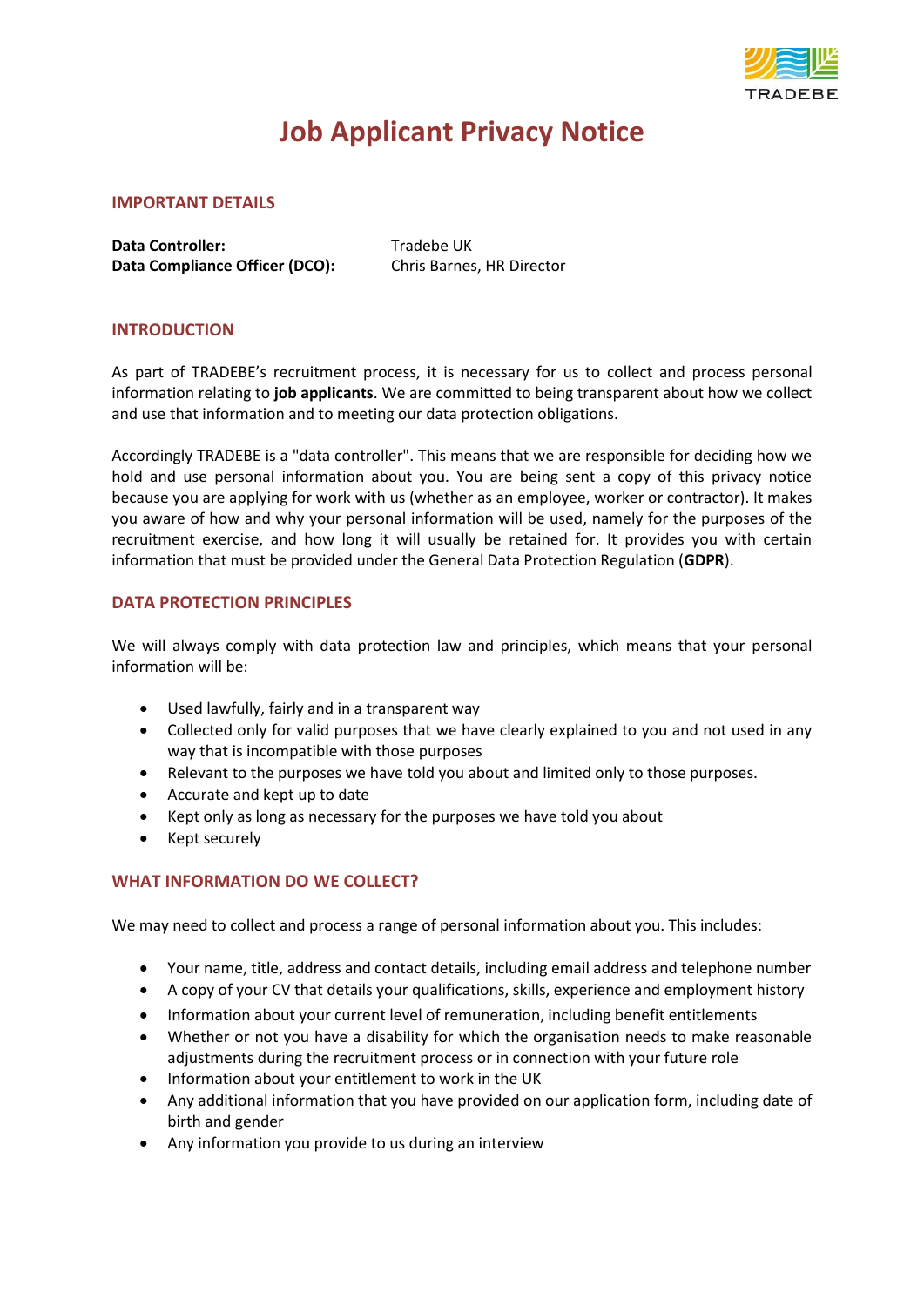

We may also collect, store and use the following "special categories" of more sensitive personal information:

- Equal opportunities monitoring information, including information about your ethnic origin, sexual orientation, religion beliefs and political opinions
- Information about your health, including any medical condition, health and sickness records

We collect this information in a variety of ways. For example, personal information might be collected through application forms, CVs or resumes, obtained from your passport or other identity documents, or through interviews and other forms of assessment including online tests.

In some cases, we may collect personal information about you from third parties, such as references supplied by former employers. We only seek information from third parties once a job offer has been made and we will inform you that we are doing so.

Your personal information may be stored in a range of different media, including in your application record, in our HR management application and in other IT systems including the organisation's email system.

## **WHY DO WE PROCESS PERSONAL INFORMATION?**

TRADEBE needs to process your personal information in order to effectively carry out our recruitment processes prior to potentially entering into an employment contract with you. Processing your personal information is necessary to assess and confirm a candidate's suitability for employment, and decide to whom to offer a job. It is in our legitimate interests to decide whether to appoint you to role since it would be beneficial to our business to appoint someone to that role.

We will use the personal information we collect about you to:

- Assess your skills, qualifications, and suitability for the role
- Carry out background and reference checks, where applicable
- Communicate with you about the recruitment process
- Keep records related to our hiring processes
- Comply with legal or regulatory requirements

In some cases, we need to process your personal information to ensure that we are complying with our legal obligations. For example, we are required to check a successful applicant's eligibility to work in the UK prior to commencing employment. We may also process personal information about whether or not applicants are disabled to make reasonable adjustments for candidates who have a disability.

Where the organisation processes other special categories of your personal information, such as information about ethnic origin, sexual orientation, health or religious beliefs or political opinions, this is for equal opportunities monitoring purposes.

If your application is unsuccessful, we may keep your personal information on file in case there are employment opportunities in the near future or elsewhere in the organisation for which you may be suited. The organisation will ask for your consent before it keeps your personal information for this purpose and you are free to withdraw your consent at any time.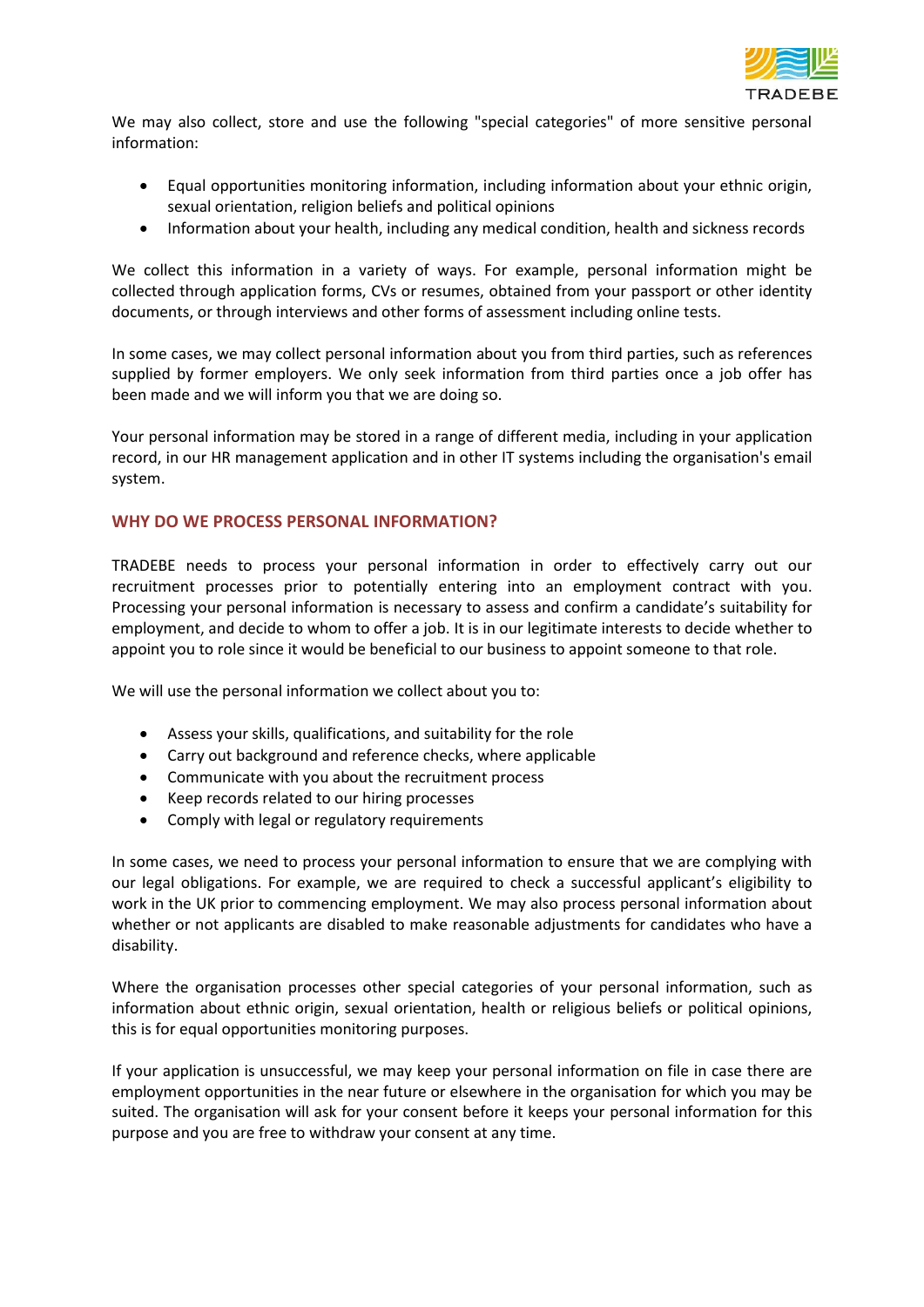

Having received your CV and covering letter or your application form and the results from any tests that you take, we will then process that information to decide whether you meet the basic requirements to be shortlisted for the role. If you do, we will decide whether your application is strong enough to invite you for an interview. If we decide to call you for an interview, we will use the information you provide to us at the interview to decide whether to offer you the role. If we decide to offer you the role, we will then take up references any carry out any other necessary checks (such as qualifications, medical checks or other regulatory requirements before confirming your appointment.

#### **WHO HAS ACCESS TO YOUR PERSONAL INFORMATION?**

Your information may be shared internally for the purposes of the recruitment exercise. This includes members of the HR and recruitment team, interviewers involved in the recruitment process, managers in the business area with a vacancy and IT staff if access to the information is necessary for the performance of their roles. If you choose to send your CV via other TRADEBE mailbox options those accessing these mailboxes will also have access to this information but will delete it as soon as it is sent to the HR department.

We will not share your personal information with third parties, unless your application for employment is successful and we make you an offer of employment. The organisation may then share your personal information with former employers to obtain references for you.

The organisation will not transfer your personal information outside the European Economic Area.

#### **HOW DO WE PROTECT PERSONAL INFORMATION?**

TRADEBE takes the security of your personal information seriously and therefore has internal policies and controls in place to ensure that your personal information is not lost, accidentally destroyed, misused or disclosed, and is not accessed except by authorised persons in the performance of their legitimate duties. More information on this can be found in the IT Security Policy or on request from the DCO.

We have put in place procedures to deal with any suspected data security breach and will notify you and any applicable regulator of a suspected breach where we are legally required to do so.

#### **HOW LONG DO WE KEEP PERSONAL INFORMATION?**

If your application for employment is unsuccessful, we will hold your personal information on file in our systems for up to 6 months after the end of the relevant recruitment process. It is kept for this period in the event that a claim is bought against the organisation so that we can show that we have not discriminated against candidates on prohibited grounds and that we have conducted the recruitment exercise in a fair and transparent way.

At the end of that period, your personal information is securely deleted or destroyed.

If, during this period, the hiring manager feels you may be suitable for another role, they will contact our recruitment team who will request your consent for us to send this on. Information will only be shared with another hiring manager if we obtain your consent.

If your application for employment is successful, personal information gathered during the recruitment process will be transferred to your personnel file and retained during your employment.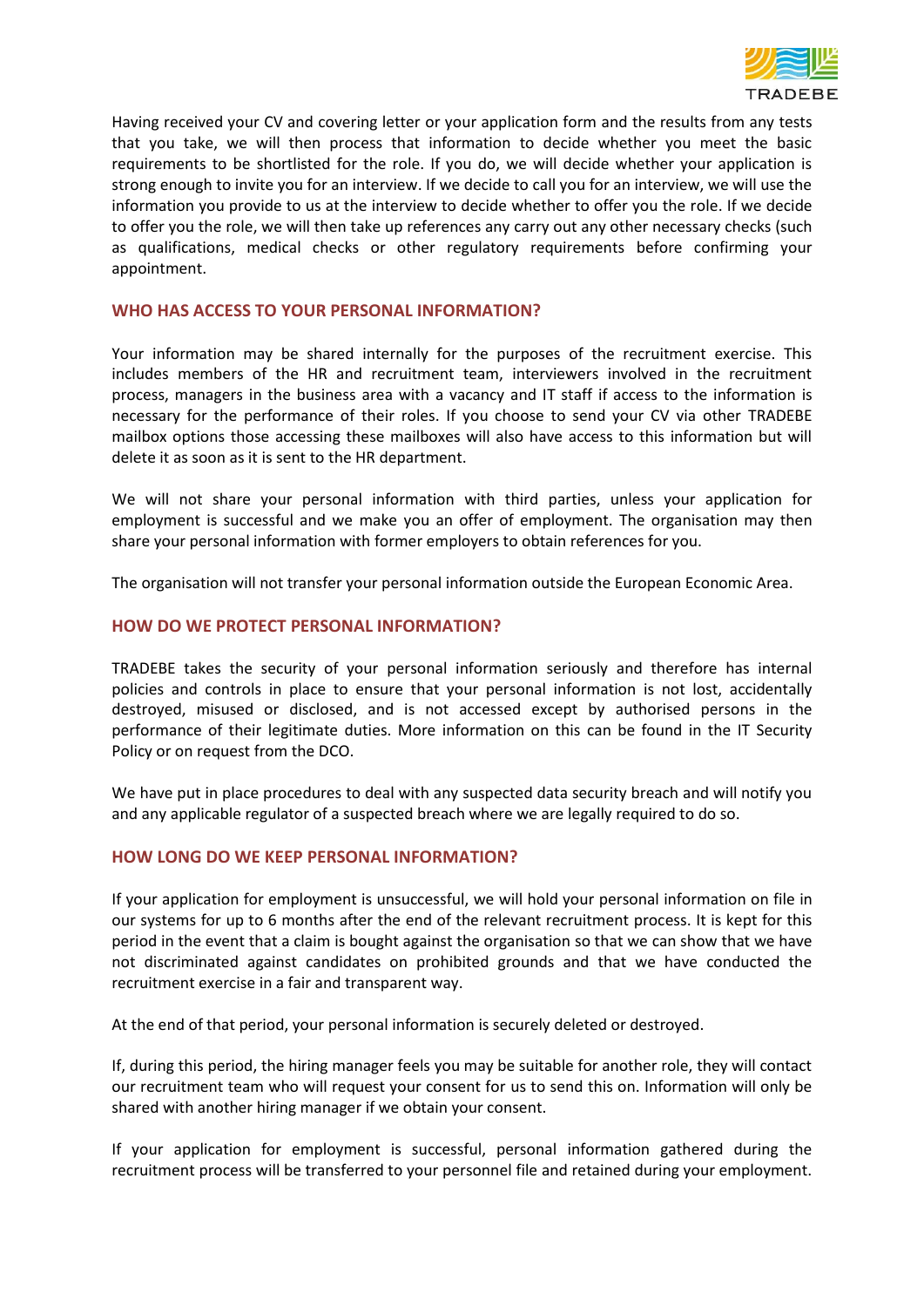

The periods for which your personal information will be held will be provided to you in the employee privacy notice.

### **YOUR RIGHTS**

As a data subject, you have a number of rights. You can:

- Access and obtain a copy of your personal information on request
- Request that we change incorrect or incomplete your personal information
- Request that we delete your personal information where there is no good reason for us continuing to process it. You also have the right to ask us to delete or remove your personal information where you have exercised your right to object to processing (see below)
- Object to the processing of your personal information where TRADEBE is relying on a legitimate interest (or those of a third party) as the legal ground for processing it and there is something about your particular situation which makes you want to object to processing on this ground. You also have the right to object where we are processing your personal information for direct marketing purposes
- Request the restriction of processing of your personal information. This enables you to ask us to suspend the processing of personal information about you, for example if you want us to establish its accuracy or the reason for processing it.

If you would like to exercise any of these rights, please contact the DCO.

You will not have to pay a fee to access your personal information (or to exercise any of the other rights). However, we may charge a reasonable fee if your request for access is clearly unfounded or excessive. Alternatively, we may refuse to comply with the request in such circumstances.

We may need to request specific information from you to help us confirm your identity and ensure your right to access the information (or to exercise any of your other rights). This is another appropriate security measure to ensure that personal information is not disclosed to any person who has no right to receive it.

#### **RIGHT TO WITHDRAW CONSENT**

In the limited circumstances where you may have provided your consent to the collection, processing and transfer of your personal information for a specific purpose, you have the right to withdraw your consent for that specific processing at any time. To withdraw your consent, please contact the DCO. Once we have received notification that you have withdrawn your consent, we will no longer process your information for the purpose or purposes you originally agreed to, unless we have another legitimate basis for doing so in law.

#### **WHAT IF YOU DO NOT PROVIDE PERSONAL INFORMATION?**

You are under no obligation to provide personal information to TRADEBE during the recruitment process. However, if you do not provide certain personal information we may not be able to process your application properly or at all.

## **AUTOMATED DECISION MAKING**

TRADEBE never rely solely on automated decision making in our recruitment processes.